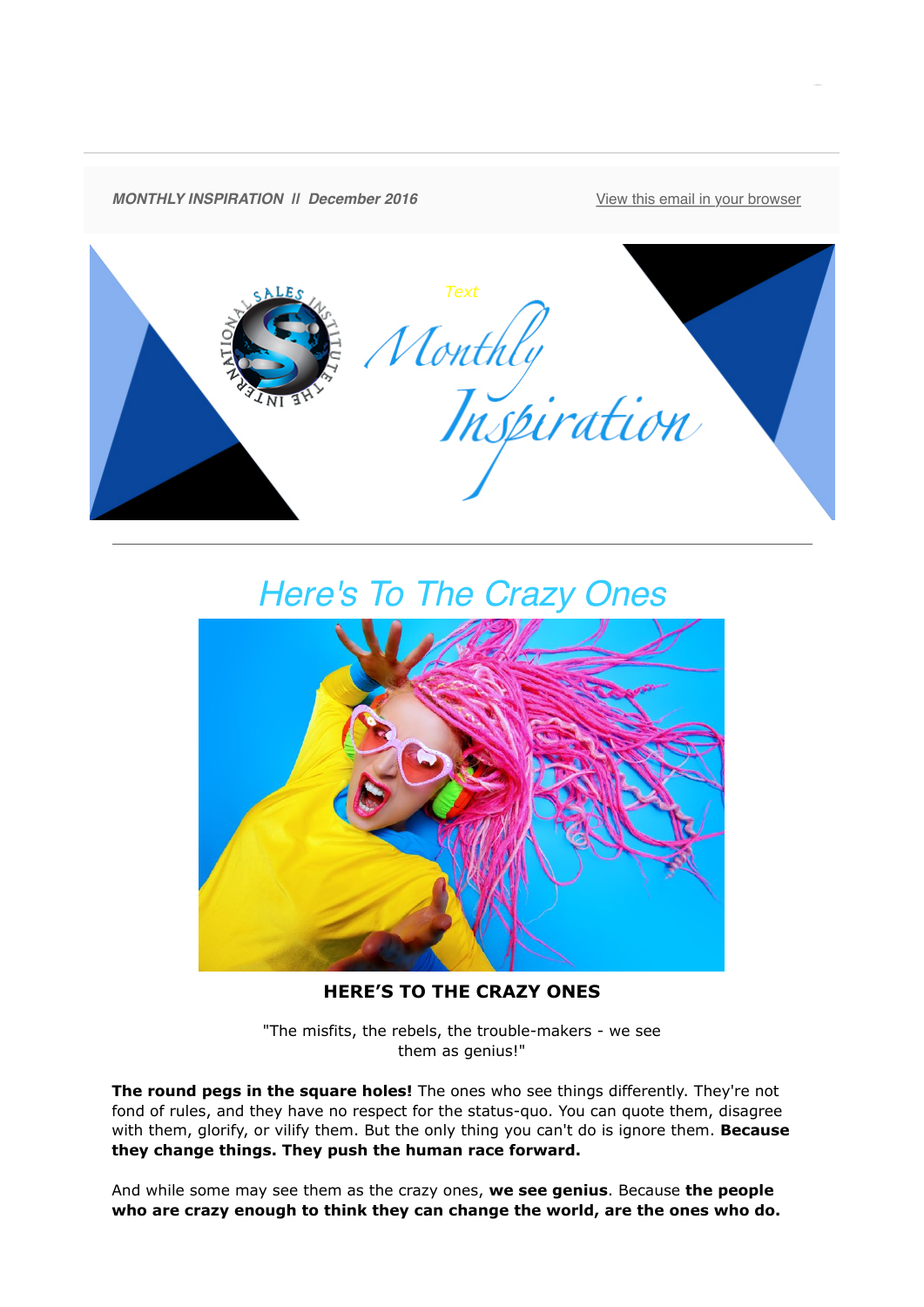## **Jack Kerouac American Novelist, Poet and Artist**

So.....we encourage and support YOU to BE CRAZY.

We'd be delighted if you sent this amazing information on to your friends & colleagues. One person at a time? Use the "Forward" link in the social media links section below. Multiple people? (Recommended) Use the email forward button.

[Share](http://theinternationalsalesinstitute.us11.list-manage2.com/track/click?u=933b80e7a2e18bb216f31e81e&id=b3a202f270&e=dbf1c93ab8)  $(\mathbf{y})$  [Tweet](http://theinternationalsalesinstitute.us11.list-manage.com/track/click?u=933b80e7a2e18bb216f31e81e&id=0821c9e7b9&e=dbf1c93ab8)  $(\mathbf{in})$  Share  $(\mathbf{\emptyset})$  [Forward](http://us11.forward-to-friend.com/forward?u=933b80e7a2e18bb216f31e81e&id=7e0cc43288&e=dbf1c93ab8)

## **Member offer: Sales Professionals & Sales Managers.**

Purchase a copy of either the Professional Sales Skills Program or the Professional Sales Management Program and **receive 10 complimentary** Professional Sales Memberships, to gift to your colleagues.

This unique DIY program is job & industry specific, designed to complete one of the twelve sections each month, or, more quickly if you wish.

Professional Sales Skills Program - Digital Download - \$250AUD

## **Professional Sales Management Program**



A proactive and instructive program for re-engineering your sales management practices.

**[Purchase NOW](http://theinternationalsalesinstitute.us11.list-manage.com/track/click?u=933b80e7a2e18bb216f31e81e&id=0dbf9130f4&e=dbf1c93ab8)**

Professional Sales Management Program - Digital Download - \$400AUD

**[Purchase NOW](http://theinternationalsalesinstitute.us11.list-manage.com/track/click?u=933b80e7a2e18bb216f31e81e&id=9f377d053e&e=dbf1c93ab8)**



in